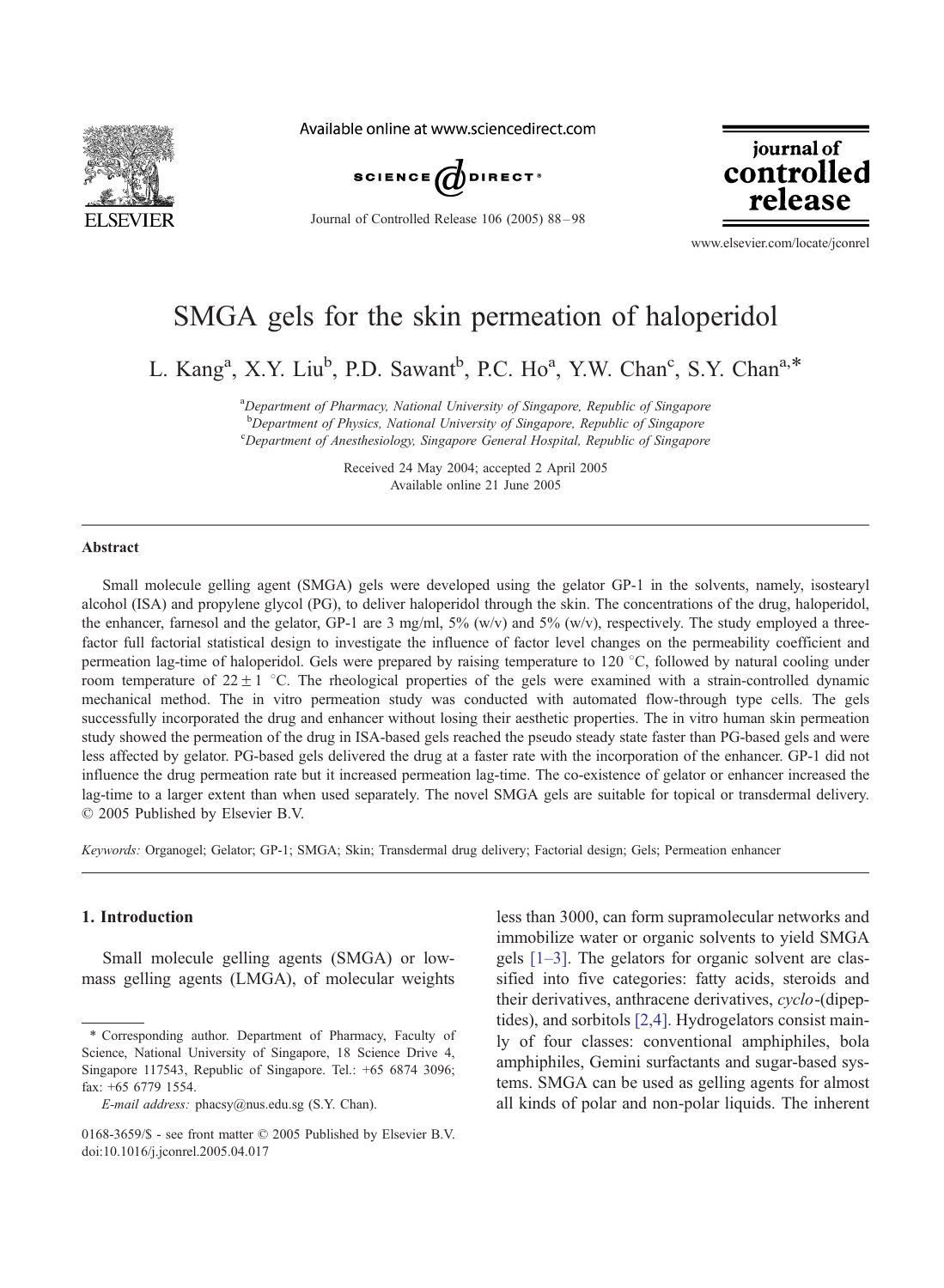physicochemical properties of gels, such as hardness, elasticity, clarity, and liquid-carrying capacity, depend on the microstructure of the fiber network structure of SMGA, which in turn is determined by the mutual interactions between SMGA molecules and solvent, the degree of supersaturation, and branching agents [\[5–7\].](#page-8-0) The thermomechanical processing conditions such as the stress, strain, and temperature, also have influence on the microstructure formation and macroscopic properties of the gels [\[8\].](#page-8-0) The gelation process is controlled by a crystallographic mismatch branching that leads to the formation of the Caley fractal-like interconnecting fiber network structures in the liquid [\[9\].](#page-8-0) These networks form highly porous superstructures and immobilize a large volume of liquid efficiently via capillary and other related forces. It is known that a SMGA can form a gel in one solvent, but may fail to form a gel in other isomeric solvents, or if formed, the network structure and properties may differ.

The gels are prepared by dissolving or dispersing the gelator in the organic solvent to prepare the sol phase which, on cooling, sets to the gel state. Cooling the sol phase results in a self-assembly of the gelator molecules into 3-D permanent interconnecting nanocrystal fibrous networks, which immobilize the organic solvent. In contrast, systems consisting of nonpermanent or transient interconnecting fibers or needles can only form weak and viscous paste at low concentrations. The resultant organic gels are opaque or transparent in some cases, and thermoreversible in nature. On heating, the gel normally melts to the sol phase with an increase in the solubility of the gelator, but in some cases, complexes between gelator and solvent form at low temperature and the resulting solution will gelate with rising temperature [\[10\].](#page-9-0) The transition is thermoreversible in both cases.

SMGA gels are intrinsically different from microemulsions or polymeric gels. The essential components of microemulsion are oil, water and surfactant, which form circular units, stabilized by surfactant, dispersed in the leftover water or oil, i.e., the continuous phases [\[11\].](#page-9-0) The formation process is achieved by strong mechanical forces. Polymers immobilize bulk solvents by forming networks with their covalently connected long chains, such as the organogels formed by PG and Carbopol [\[12\].](#page-9-0) Some copolymers with relatively low molecular weights and narrow molecular-weight distributions possess self-assembly property, but their molecular weights are generally two magnitude higher than the range of SMGA, below 3000 [\[13–15\].](#page-9-0) For SMGA gels, the self-assembled three-dimensional fibrous network structures are formed by interconnecting nanosized fibers. The strands of SMGA gels are organized through noncovalent interaction, one of the reasons that make them thermoreversible. Apart from this, in the area of colloidal and nanoscale physics, the networks of aggregations are often found to have fractal geometry.

These supramolecular materials find many applications in various fields, such as nanomaterials, lithography, biomaterial processing, tissue engineering, water purification and so on [\[2,16–18\].](#page-8-0) In the fields of drug delivery, however, SMGA gels remain largely unexplored. The few cases that have been reported so far were briefly reviewed as follows. It is reported that a non-ionic surfactant, sorbitan monostearate, can gelate biodegradable oils and the SMGA gels formed may be suitable for a depot preparation for intramuscular administration [\[19\].](#page-9-0) Another study shows that L-alanine derivatives, as the gelling agent, immobilized soybean oil and medium-chain triglycerides, which can lead to in situ formation of an implant [\[20\].](#page-9-0) The most remarkable study is that the antibiotic, vancomycin, is derivatized into a hydrogelator by adding a pyrene group to its molecule. The modified vancomycin, 11-fold more powerful than vancomycin, can dissolve in water to form a gel without additional heating. The novel mechanism of targeted delivery based on this argued that these gelator-antibiotic molecules formed a lethal layer of SMGA gel encapsulating the bacteria through self-assembly. The results could have opened a new area of drug design and delivery [\[21,22\].](#page-9-0)

For topical or transdermal applications, only microemulsion-based organic gels have been previously reported [\[23–25\].](#page-9-0) The application of SMGA gels in transdermal drug delivery is thus investigated for the first time, to our best knowledge. Two SMGA gels are prepared by dissolving a small molecule gelling agent,  $N$ -lauroyl-L-glutamic acid  $di$ -nbutylamide (GP-1), into propylene glycol (PG) or isostearyl alcohol (ISA). While the ISA gels have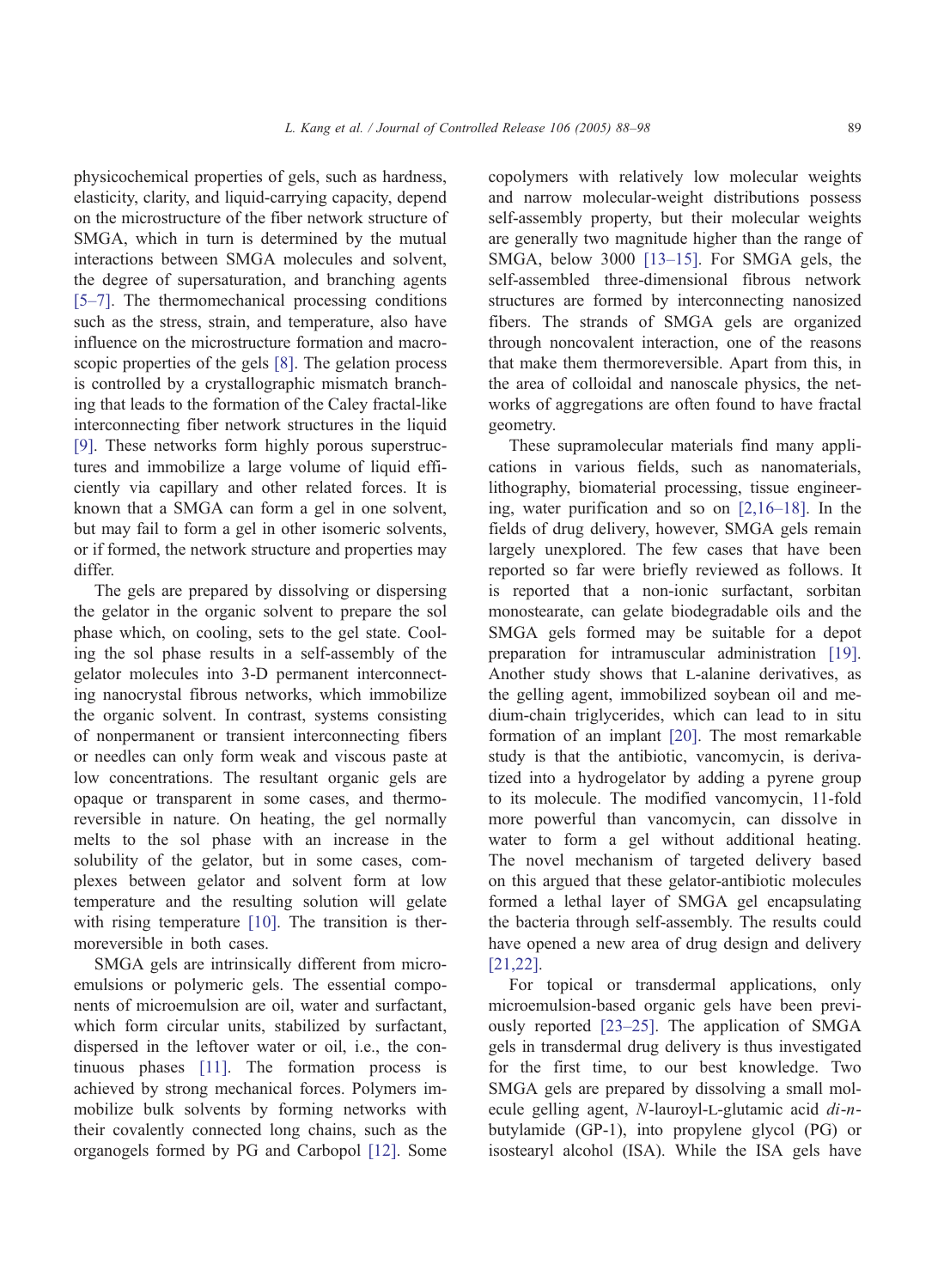<span id="page-2-0"></span>already been extensively studied, PG is found to be gelated by GP-1 for the first time. Its rheological properties were studied by a rheological expansion system. The organogels are employed as the matrix to deliver a lipophilic drug, haloperidol, which is a suitable transdermal candidate, through human skin [\[26\].](#page-9-0) It is a hydrophobic molecule with low molecular weight (Fig. 1). The only long-lasting formulation is its ester, the haloperidol decanoate, for intramuscular injection, which, however, has such disadvantages as injection pain, marked inter-individual variation and complex administration regime [\[27,28\]](#page-9-0). Therefore, it is important to develop an alternative for its maintenance therapy to prevent the relapse of psychosis. A skin penetration enhancer, farnesol, is also incorporated. The effects of enhancer, gelator and solvent on skin permeability

process are evaluated by means of in vitro skin permeation study, via a factorial design.

### 2. Materials and methods

# 2.1. Materials

Haloperidol, DL-lactic acid, antibiotic antimycotic solution (100X), PG and sodium  $di$ -hydrogen phosphate monohydrate were purchased from Sigma Chemical Company. ISA was purchased from Kishimoto Sangyo Asia Ltd (Singapore) and GP-1 (95%) from Ajinomoto Co (Japan). Farnesol (96.6%) was obtained from TCI (Japan). All other chemical reagents were of at least reagent grade and all materials were used as supplied. The molecular structures of



Fig. 1. The molecular structures of haloperidol, farnesol, GP-1, PG and ISA. The log P values were given by ChemDraw Ultra®.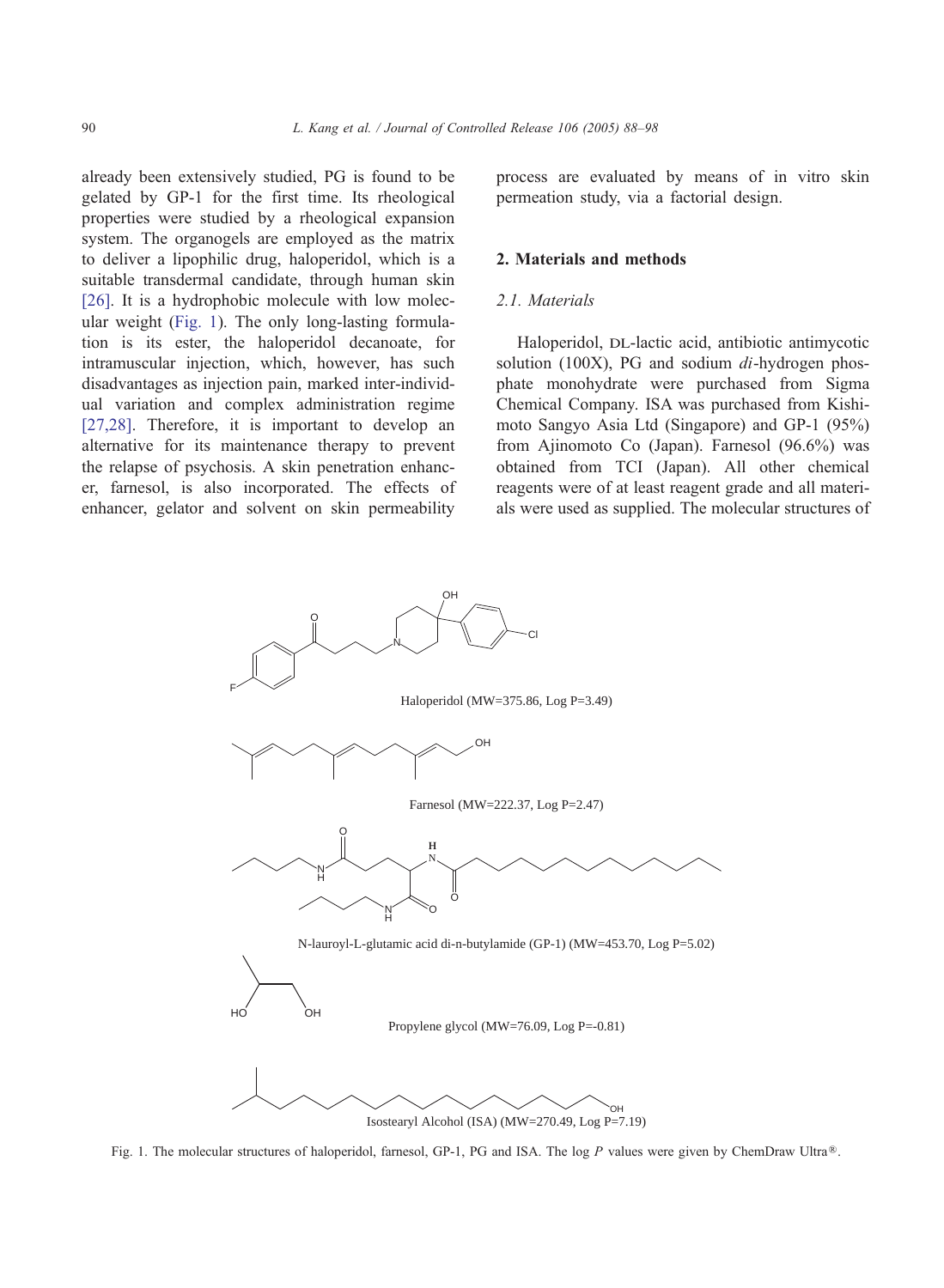<span id="page-3-0"></span>the chemicals are shown in [Fig. 1.](#page-2-0) Water purified by the Milli-Q system was used.

# 2.2. Experimental design

A  $2<sup>3</sup>$  full factorial design is used to study the effect of three factors, i.e., the permeation enhancer, the gelator and the solvent, each at two levels, on the in vitro permeation profiles of the drug in solutions/gels, with specific focus on the permeability coefficient  $K_p$ and lag-time Lt. For enhancer and gelator, the high level indicates their presence in the formulation and low level indicates their absence from the formula. The high and low levels of solvent are ISA and PG, respectively. Eight formulations were generated following the Yate's order (Table 1) [\[29,30\].](#page-9-0) Concentrations of haloperidol are 3 mg/ml in all the 8 formulations, respectively. The concentrations of farnesol or GP-1 are  $5\%$  (w/v), respectively, when applicable in the formulations. Data were analyzed by the statistical software Minitab<sup>®</sup>.

# 2.3. Preparation of the solutions and gels

Farnesol is easily miscible with PG or ISA. Clear solutions were obtained at  $37 \text{ °C}$  for all the formulae without GP-1 (Table 1). For the 4 gel formulae, GP-1 was weighed into a test tube and the organic solvent PG or ISA was added. The mixture was heated to 120  $\degree$ C in an oven to dissolve GP-1 [\[7\].](#page-8-0) Upon dissolution haloperidol or farnesol was added and the solution was vortexed until haloperidol was completely dissolved, normally within 30 min at about  $60-120$  °C. On cooling at room temperature

of  $22 \pm 1$  °C, the solution became a white, opaque or translucent organogel. For the 4 solution formulae, PG or ISA was heated to  $60^{\circ}$ C to accelerate the dissolution of haloperidol and the solution was vortexed till haloperidol dissolved completely. Haloperidol is photosensitive but very stable in solution [\[31,32\].](#page-9-0) The preparation of the 8 formulae was done in darkness. The first-order rate constant of its degradation is 0.0248 day<sup>-1</sup> at 110 °C [\[32\].](#page-9-0) So only 0.0517% of the drug decomposed within the 30 min preparation period.

# 2.4. Strain-controlled dynamic mechanical spectroscopy

A strain-controlled dynamic mechanical spectrometer with a temperature range from  $-150$  to  $600 \pm 0.1$  °C (ARES, Rheometric Inc., US) was used for the linear viscoelastic measurements [\[7,33\].](#page-8-0) A mixture of air and liquid nitrogen was used to control the cooling rate and the temperature. The sample was placed between two circular plates of diameter 25 mm having a gap of 1.5 mm between, and then subjected to sinusoidal oscillations by moving both the upper and lower plates. The frequency was set to 0.1 Hz. The amplitude of the oscillations was controlled to obtain a 0.1% maximum strain in the sample. Under this strain limit, the structure of supramolecular materials would not be destroyed by the measurements. The instant measurement of the applied stress and the resultant strain allowed the calculation of the storage modulus  $G'$  and the loss modulus  $G''$ , and consequently the complex modulus  $G^*(G^* = \sqrt{(G')^2 + (G'')^2}$ .

Table 1

| The formulae of the 8 solutions/gels, the permeability coefficient $K_p$ and the lag-time Lt of the drug haloperidol |  |  |  |
|----------------------------------------------------------------------------------------------------------------------|--|--|--|
|----------------------------------------------------------------------------------------------------------------------|--|--|--|

| Foumula Name | Enhancer<br>(factor A) | Gelator<br>(factor B) | Solvent<br>(factor C) | Permeability coefficient<br>$K_{p}^{*}10^{4}$ (cm/h) | Lag-time<br>$Lt$ (h) |
|--------------|------------------------|-----------------------|-----------------------|------------------------------------------------------|----------------------|
|              |                        |                       | PG                    | $1.35 \pm 0.21$                                      | $17.98 \pm 1.37$     |
| a            | +                      |                       | PG                    | $16.13 \pm 7.15$                                     | $32.27 \pm 6.77$     |
| $\mathbf b$  |                        | $^+$                  | PG                    | $0.52 + 0.09$                                        | $38.52 \pm 7.50$     |
| ab           |                        |                       | PG                    | $40.69 + 27.32$                                      | $98.27 \pm 11.24$    |
| $\mathbf c$  |                        |                       | <b>ISA</b>            | $5.52 + 0.09$                                        | $11.52 + 0.49$       |
| ac           |                        |                       | <b>ISA</b>            | $4.19 + 0.46$                                        | $10.69 + 0.63$       |
| bc           |                        | $^+$                  | <b>ISA</b>            | $5.28 \pm 1.73$                                      | $9.14 + 2.70$        |
| abc          |                        |                       | ISA                   | $4.71 \pm 0.66$                                      | $9.41 + 0.63$        |

Factor A refers to farnesol and factor B refers to GP-1. The plus sign stands for presence (high level) and minus sign for absence (low level). The low and high levels of factor C are propylene glycol (PG) and isostearyl alcohol (ISA), respectively.  $(n=3 \text{ or } 4)$ .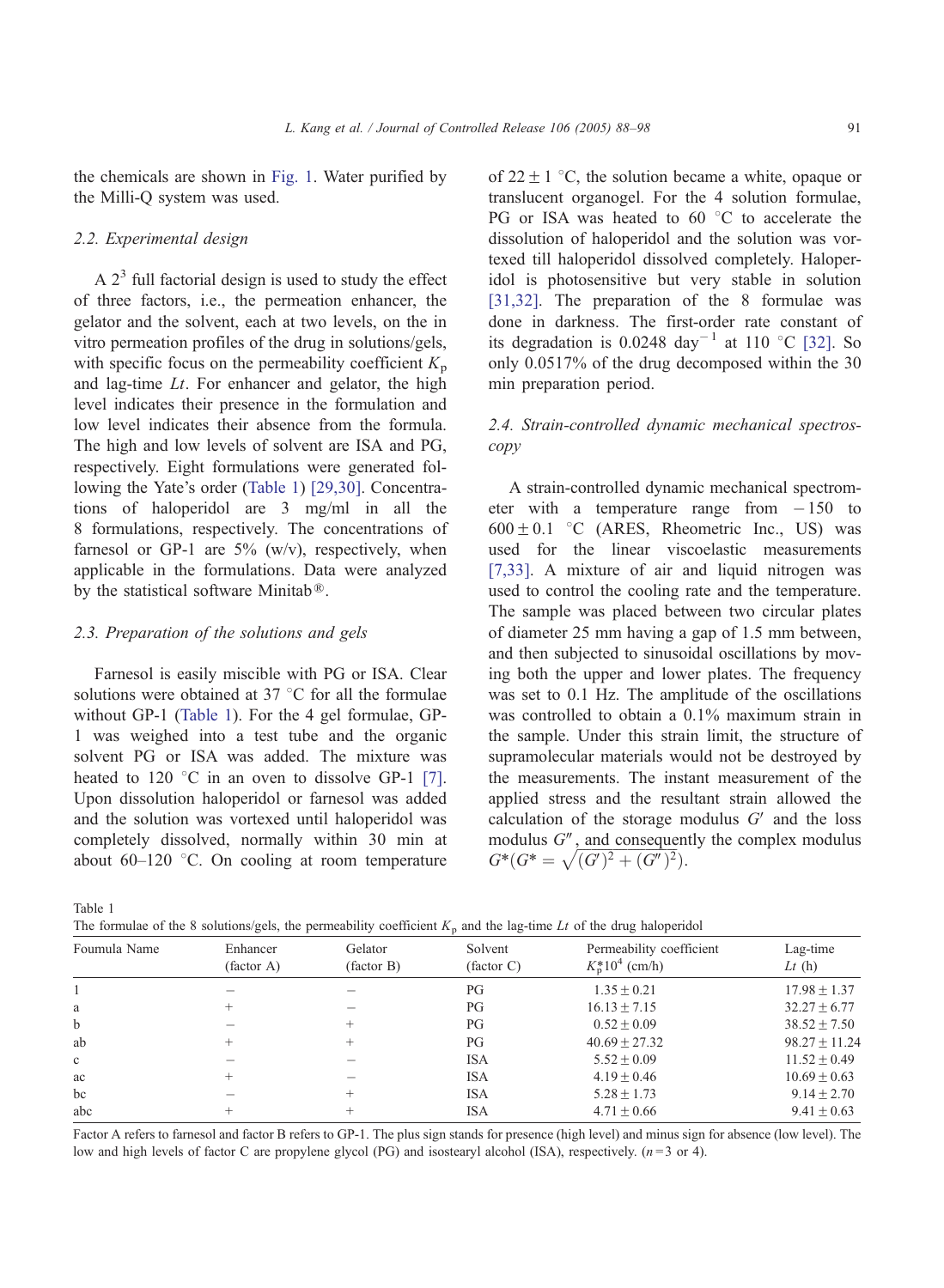#### 2.5. Analytical method

Drug concentrations were determined by a reversed phase HPLC method  $(C_{18}$  column, Waters Corporation) at 254 nm [\[26\].](#page-9-0) Mobile phase consisted of 0.05 M phosphate buffer pH adjusted to 3 and acetonitrile with a ratio of  $50:50$ . Droperidol was used as an internal standard. Flow rate was 1.3 ml/min and injection volume was  $100$   $\mu$ l. Retention times of the internal standard and drug were approximately 4 and 6.5 min, respectively. Mean peak area ratios of the drug and internal standard in 0.03% (v/v) lactic acid were linearly related to the drug concentrations for the samples containing 20 ng/ml to 1000 ng/ml  $(r^2=0.9990)$ .

# 2.6. Preparation of human epidermis

Chinese female skin was obtained from a plastic surgery patient with informed consent at the Singapore General Hospital, Singapore. Epidermis was prepared by immersing the whole skin in 60 $\degree$ C water for 2 min, followed by careful removal of the epidermis from the connective tissues. Samples were stored in plastic bags at  $-80$  °C until use [\[34\].](#page-9-0) Prior to permeation experiments, membranes with stratum corneum side up were floated over 0.9% (w/v) sodium chloride solution containing antibacterial antimycotic solution (1 in 100 dilution) at  $22 \pm 1$  °C for 2 h for equilibration.

#### 2.7. In vitro permeation study with human epidermis

Flow-through type diffusion cells were used for permeation studies [\[35\].](#page-9-0) Human epidermis was mounted between donor and receptor compartments and excessive skin at the sides was trimmed off to minimize lateral diffusion. Stratum corneum faced towards the donor compartment and the circular skin area for permeation was  $0.785 \text{ cm}^2$ . Since the solubility of HP in 0.03% (v/v) lactic acid solution is approximately 1 mg/ml, 500 ml of 0.03% (v/v) lactic acid solution containing  $1\%$  (v/v) antibacterial antimycotic solution was placed in the reservoir bottle as the receptor solution, which flows through the receptor compartment at 0.75 ml/h [\[36\].](#page-9-0) The pH of the receptor solution was approximately 3 but that did not affect the integrity of the epidermis [\[26,37\].](#page-9-0) Receptor solution was thoroughly degassed to prevent the formation of bubbles beneath the membrane. Antibacterial and antimycotic solution was added to receptor solutions to maintain the integrity of the skin throughout the experiment and to minimize the microbial contamination in samples during the analysis. One milliliter of the solutions/gels was added to the donor compartment and covered with parafilm to minimize the contamination of the solution. Ambient temperature of the cells (PermeGear, US) was controlled at 37  $\degree$ C by a heater/circulator (Haake, Germany). The receptor solution is pumped by a 16 channel peristaltic cassette pump (Ismatec, Switzerland) continuously through the receptor compartment and received by the tubes sitting in a fraction collector (ISCO Retriever IV, US). Cumulated receptor liquid samples were taken at 6-h intervals for HPLC assay.

#### 2.8. Permeation parameters and nonlinear regression

The following nonlinear model was used to estimate the permeability coefficient  $K_p$  and the lag-time Lt, from which  $K_p = K'D'$  and  $Lt = 1/(6 D')$  [\[38,39\].](#page-9-0)

$$
Q = AK'C_0\left[D't - \frac{1}{6} - \frac{2}{\pi^2}\sum_{n=1}^{\infty}\frac{(-1)^n}{n^2}e^{(-D'\pi^2n^2t)}\right]
$$

The parameters are  $Q$ , cumulative amount of permeated drug; A, the area of permeation;  $K'$  or  $D'$ , the intermediate parameters defined by K, the partition coefficient between skin and donor solution, D, the diffusion coefficient and *l*, path length of diffusion,  $(K' = Kl$  and  $D' = D/l^2$ , respectively);  $C_0$ , the concentration of the drug; and time  $t$ . Nonlinear regression analysis was carried out with the statistical software, S-plus $\mathbb{R}$ .

# 3. Results

#### 3.1. SMGA gels

The PG gels start to gelate almost immediately after the ambient temperature changed from 120  $\degree$ C to room temperature  $(22 \pm 1 \degree C)$  whereas the ISA formulation began to gel an hour later and the process was much slower than for the PG gels. For both ISA and PG gels, the formulae without farnesol gelated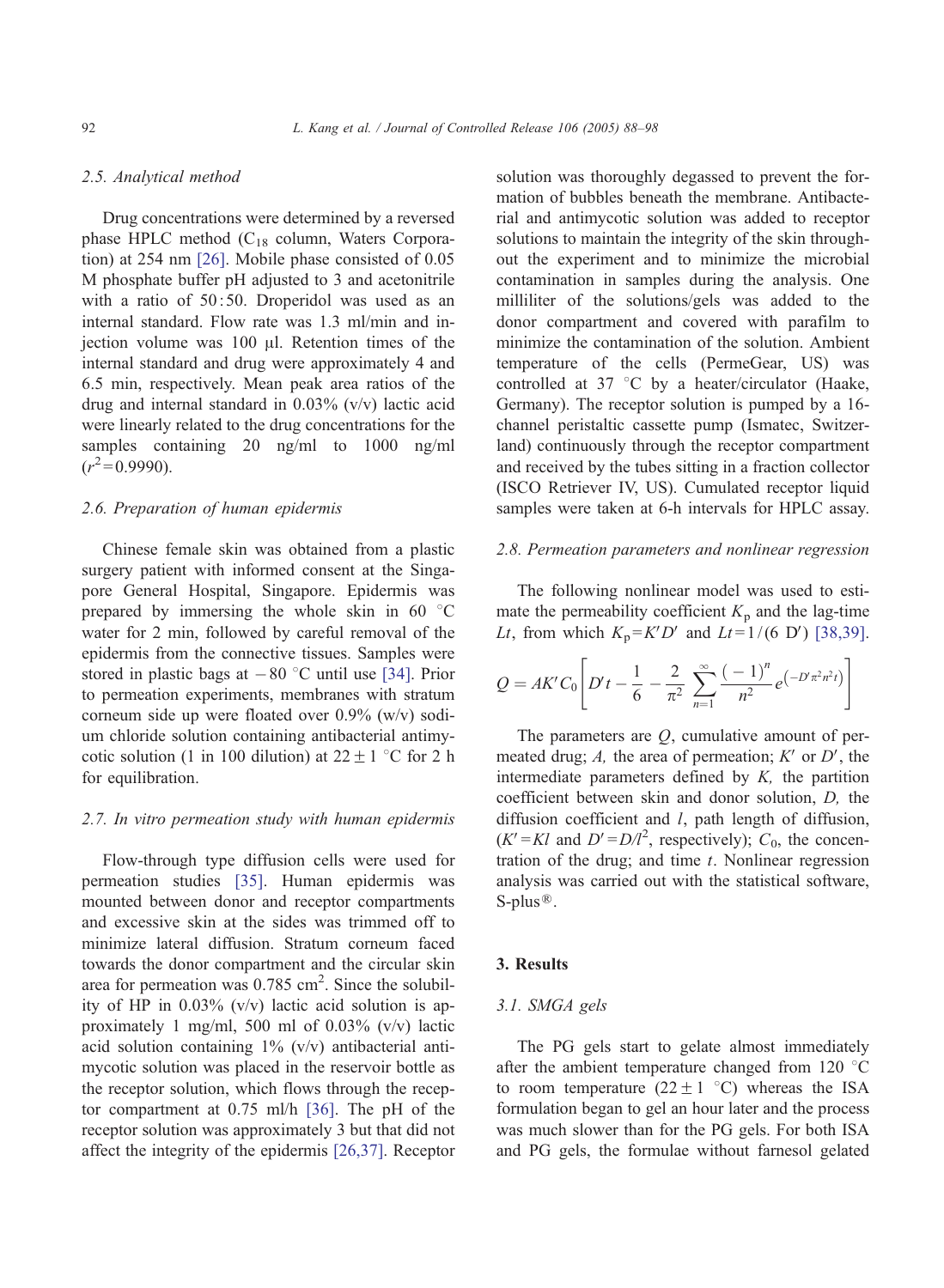faster than those with farnesol. Flake-like white spots appear ubiquitously in the clear solution and intensify slowly until a uniform gel was formed. The PG gels (formula  $b'$  and  $ab'$ ) are opaque and white in color while the ISA gels are translucent, indicating that PG gels possess thicker fibers and a lower degree of network branching than the ISA gels. The improved clarity of ISA gels is due to the formation of thinner fibers and more densely branched three dimensional network structures [\[8\].](#page-8-0)

The structure of interconnecting fiber networks is directly associated with the rheological properties. As shown in Fig. 2, where the moduli were recorded as a function of time, the elastic and viscous moduli gels formed at 0.01% of strain, 20 $\degree$ C and 1 Hz frequency and are almost parallel to each other; therefore the gels possess the mesh-like interconnecting networks of micro/nano structures. [Fig. 3](#page-6-0) shows the change of the moduli of the gels as functions of various oscillating strain amplitudes,  $\gamma$ . The strain corresponds to the deformation of the networks caused by the applied shear stress. The storage modulus,  $G'$ , remains stable under small strains and decreases abruptly when  $\gamma$ exceeds a certain value  $\gamma_0$ , which corresponds to the breakage of the junctions in the networks. The gels can withstand up to 0.25% of the strain. Below this

strain the mesh-like micro/nanostructure is intact and above this, it crumbled.

#### 3.2. In vitro permeation study

The original permeation data are shown in [Fig. 4.](#page-6-0) The estimated values of  $K_p$  and Lt are given in [Table](#page-3-0) 1, and as the response variables for the three factors, their changes in response from low levels to high levels of the factors were analyzed with a statistical model and results are shown in [Table 2.](#page-7-0)

For the permeability coefficient  $K_p$ , factor A and C are significant, which indicates the enhancer and solvent exerted their influences upon  $K_p$  when changing from low level to high level, but the gelator did not. The effect of enhancer farnesol is positive, showing it can increase  $K_p$  when present in the formula. The factor C, solvent, shows a negative effect, which indicates that when the solvent changed from low level (PG) to high level (ISA), the permeability coefficient  $K_p$  decreased. Therefore PG delivered haloperidol at a faster rate than ISA on average. One of the two-way interactions, A\*C, also showed significant negative effect. This can be explained that the enhancer is less effective in ISA than in PG. The three-way interaction term is not significant.



Fig. 2. Dependence of the storage modulus  $G'$ , the loss modulus  $G''$ , and the complex modulus  $G^*$  on time. Time sweep method for formula 'ab' gel at 20  $\degree$ C.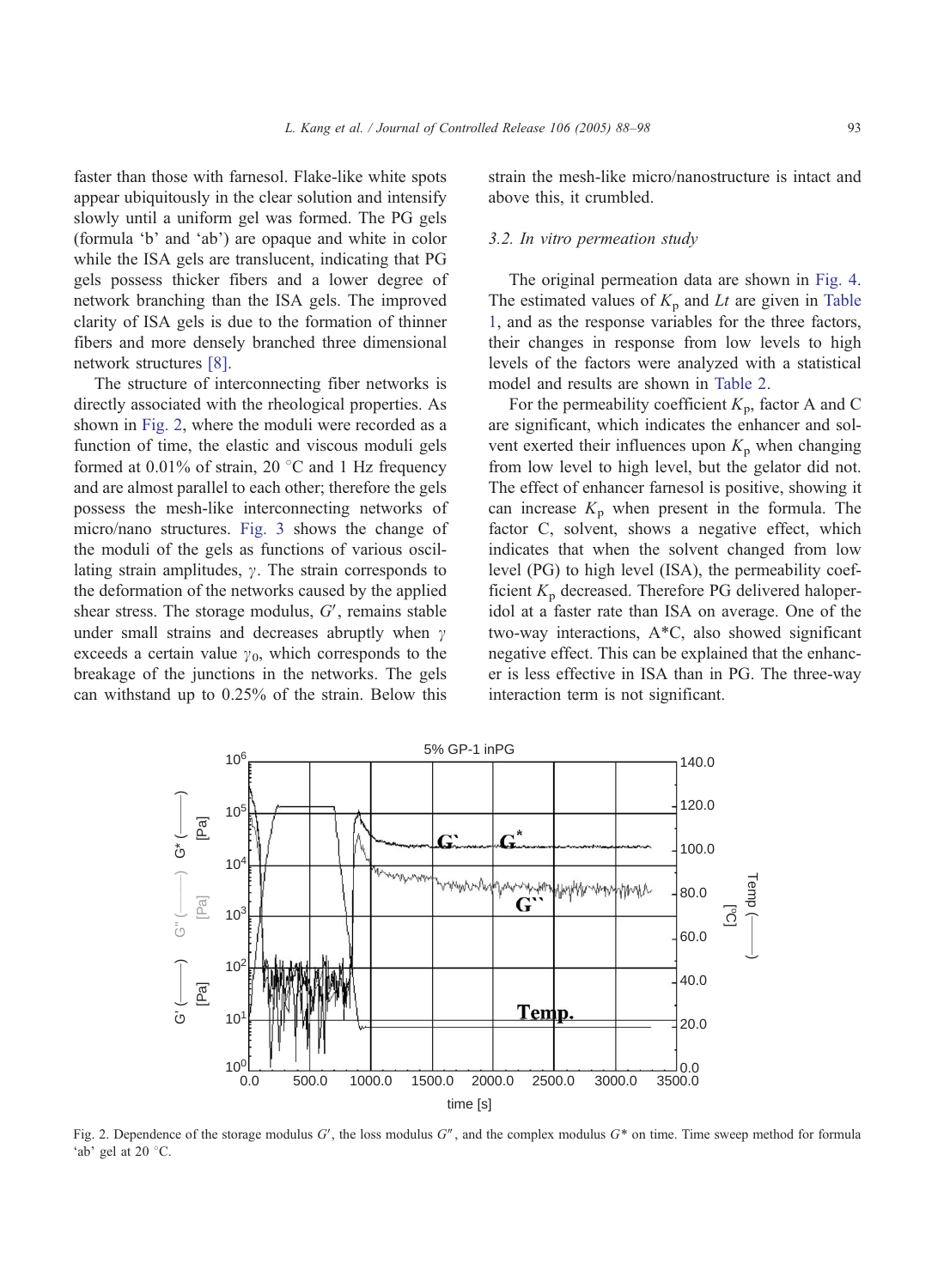<span id="page-6-0"></span>

Fig. 3. Dependence of the storage modulus  $G'$ , the loss modulus  $G''$ , and the complex modulus  $G^*$  on strain. Dynamic strain method for formula 'ab' gel at 20  $\degree$ C.



Fig. 4. Time course of mean cumulative amounts of haloperidol permeated through 1 cm<sup>2</sup> of human epidermal membrane in the solutions/gels formulated according to [Table 1](#page-3-0). Each point represents mean  $\pm$  SD (n = 3 or 4).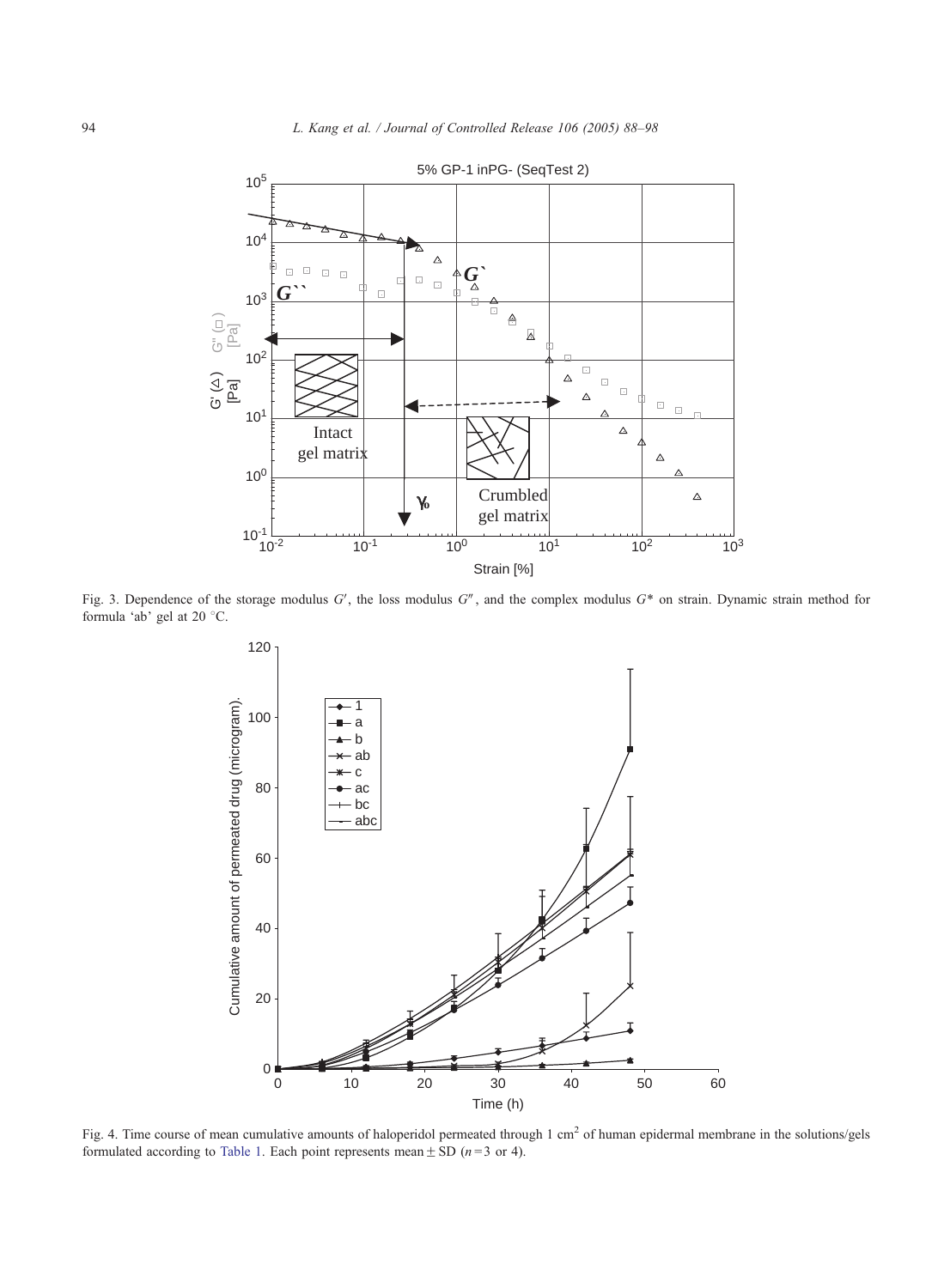<span id="page-7-0"></span>Table 2 The effects and significance levels of the factors and their interaction terms

| Factors and Effect<br>interactions on $K_p$ |                  | <i>P</i> -value of the<br>coefficient of<br>the effect on $K_n$ | Effect          | P-value of the<br>on $Lt$ coefficient of<br>the effect on $Lt$ |
|---------------------------------------------|------------------|-----------------------------------------------------------------|-----------------|----------------------------------------------------------------|
| A                                           |                  | 13.388 0.006*                                                   |                 | 18.36 0.000*                                                   |
| B                                           |                  | 6.016 0.180                                                     |                 | $20.74 \quad 0.000*$                                           |
| $\mathcal{C}$                               | $-9.738$ 0.036*  |                                                                 | $-36.55$ 0.000* |                                                                |
| $A^*B$                                      |                  | 6.583 0.144                                                     |                 | $11.63$ 0.000*                                                 |
| $A*C$                                       | $-14.167$ 0.004* |                                                                 | $-18.65$ 0.000* |                                                                |
| $B*C$                                       | $-5.931$ 0.186   |                                                                 | $-22.53$ 0.000* |                                                                |
| $A*B*C$                                     | $-6.029$ 0.179   |                                                                 | $-11.10$ 0.000* |                                                                |

The results were confirmed by ANOVA tests ( $p < 0.05*$ ).

Unlike  $K_p$ , the lag-time  $Lt$ , is sensitive to all the three factors, as well as their combinations. The enhancer and gelator can increase lag-time, while ISA decreased the lag-time compared to PG. The positive two-way interaction term shows that when the gelator is present, the enhancer will increase lag-time to a larger extent than when there is no gelator in the formula and vice versa. The other two negative twoway interactions show ISA can counteract the elongation effect of the enhancer or the gelator on drug permeation. The three-way interaction is negative, for which the most intuitive explanation is that when the solvent is ISA, the A\*B interaction is not as strong as when the solvent is PG, therefore the enhancer/gelator will not increase the lag-time much more than when the gelator/enhancer is absent, respectively.

# 4. Discussion

The gels can accommodate both the drug and the permeation enhancer while still retaining their rheological and aesthetic properties, which showed that SMGA gels have potential for delivery of drugs through the skin. In vitro permeation study was, therefore, conducted to evaluate the performance of the gels for the transdermal delivery of the drug, haloperidol.

The permeability coefficient,  $K_p$ , and the lag-time, Lt, defined a permeation curve of the cumulative permeated drug against time with all the other parameters kept constant. Pseudo-steady permeation with a flux of  $K_pC_\theta$  is expected after a transitional period of 3 times Lt [\[38,40\].](#page-9-0) Both parameters can be influenced by the three factors and their interaction terms, all of which are estimated in the factorial design as shown in Table 2.

The factor A, a skin penetration enhancer, may increase  $K_p$  by modifying the lipid compositions and structures. The factor C is the solvent. PG is an established solvent for transdermal delivery, miscible with water. It can dissolve many essential oils, but is immiscible with fixed oils. ISA is a saturated fatty alcohol, clear and viscous. It is a biocompatible solvent widely used in cosmetic industry. Factor B is the gelator, the SMGA, also being used for cosmetics, such as lipstick, eyeliner, deodorant and makeup lotions [\[41–46\].](#page-9-0) It may retard the permeation process by its steric supramolecular structure, reducing the permeation area on the skin and by Fick's law this is linearly related to  $K_p$ .

On average, however, as the results have shown, the gelator did not influence  $K_p$  significantly as it did with Lt. This is also shown in [Fig. 4,](#page-6-0) where the curve 'a' is well above curve 'ab', but the slopes of their linear parts are quite similar to each other. The definitions of permeability coefficient and lag-time are  $K_p = K \frac{D}{l}$ and  $Lt = \frac{l^2}{6D}$ , respectively [\[38,47\].](#page-9-0) The partition coefficient between the donor solution and the top layer of the stratum corneum,  $K$ , is hard to define since there is no distinct interface in terms of lipids as the solvent vehicles pass through the stratum corneum. If  $K$  is assumed to remain constant with the introduction of the gelator to the delivery system, an explanation is that both the diffusion path length,  $l$ , and diffusion coefficient, D, increased while their ratio remains constant. The lipophilic gelator GP-1 ( $MW = 453.70$ , Log  $P = 5.02$ ) could have posed some extra spatial hindrance to propylene glycol  $(MW = 76.09,$  Log  $P=-0.81$ ), which literally increased the path length. The increased D could be due to the synergistic effect between the enhancer, farnesol (MW = 222.37, Log  $P= 2.47$ ), and the gelator, both lipids in nature. As for the other solvent, ISA, the scenario is partially different as the gelator in it did not affect either  $K_p$ or Lt significantly. As shown in [Fig. 4,](#page-6-0) compared with formula 'ac', the presence of the gelator in formula 'abc' did not cause any significant effect on the permeation profile (two-sample *t*-test,  $p=0.05$ ). The solvent ISA (MW=270.49, Log  $P=7.19$ ) is similar to GP-1 structurally as well as sizably, and they are both lipophilic. The aliphatic long-chain gelator, GP-1, thus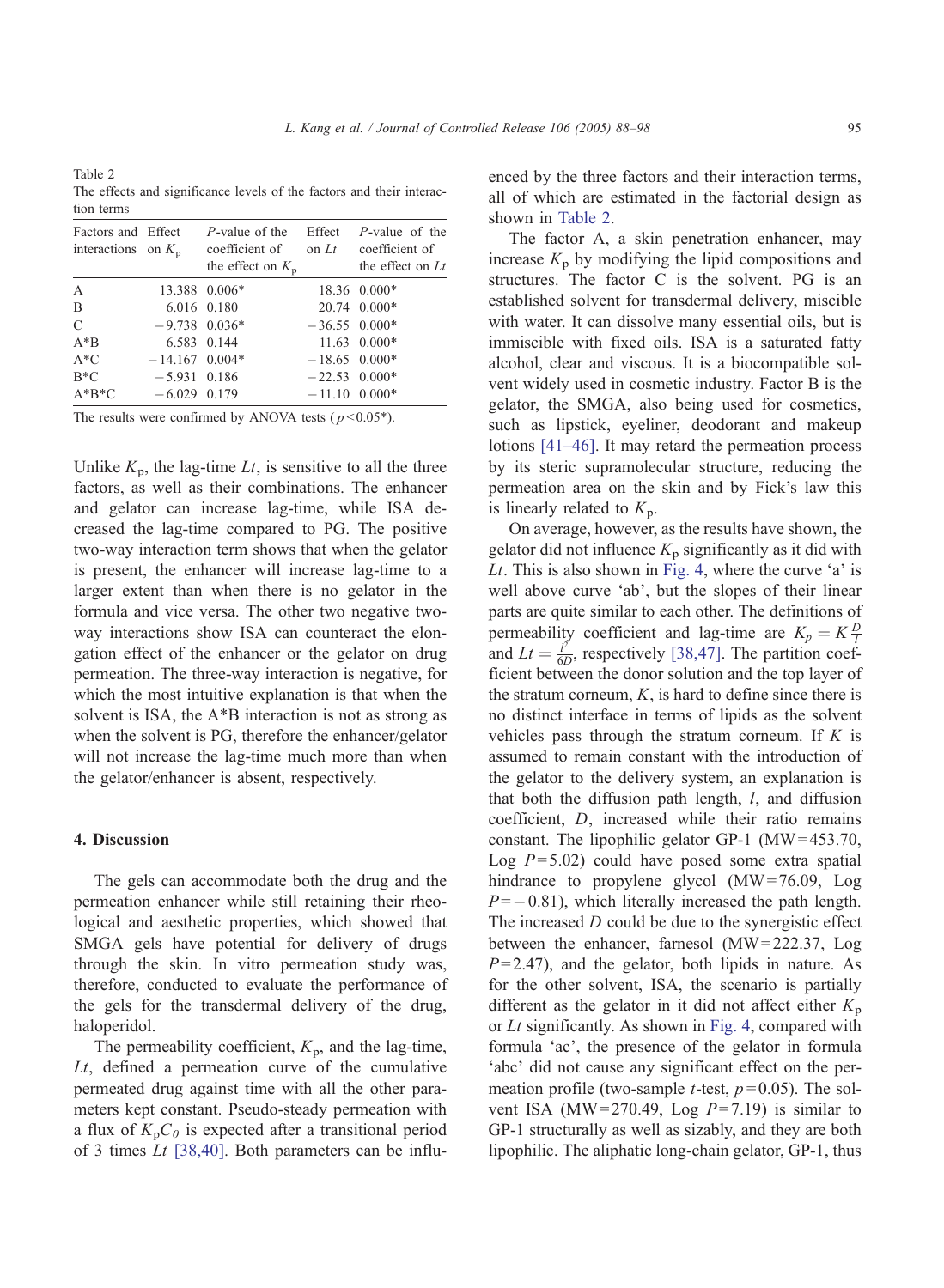<span id="page-8-0"></span>presented a lesser permeation barrier to ISA than to PG. This ISA-controlled permeation was in line with the statistical result that ISA could significantly counteract the delayed effect of the enhancer or gelator on drug permeation.

Some other interaction effects among the three factors were also revealed by the statistical analysis, of which the most prominent one is that the enhancer performed much better in PG than in ISA, judging by  $K_p$ . In fact, the enhancer in ISA did not exert any significant effect (two-sample *t*-test,  $p=0.05$ ). Since the main barriers are caused by the stratum corneum intercellular lipids, the penetration of PG is retarded, to some extent, due to its hydrophilicity [\[48–53\].](#page-10-0) The situation was changed with the addition of farnesol, which bridged the lipids and PG so that the solutions moved faster as a whole through the lamella of intercellular lipids [\[54,55\].](#page-10-0)

The main components of these intercellular lipids, i.e., cholesterol, free fatty acids and ceramides are more compatible with ISA than with the enhancer, according to their lipophilic properties [\[56\].](#page-10-0) Thus the combination of ISA and farnesol did not facilitate drug permeation over ISA alone. In PG formulation, the gelator or enhancer would increase lag-time to a larger extent by their coexistence than alone. The synergistic effect could be due to the gelator increasing the amount of skin intercellular lipids since GP-1 by itself, is a lipid.

In summary, ISA-based delivery systems are robust, less susceptible to effects of the enhancer or gelator, which is preferable for dosage form design, but not for permeation enhancement. The four formulae of ISA share an almost identical permeation profile (two-sample *t*-tests,  $p=0.05$ ). Solvent PG-based systems are sensitive to the level change of the three factors. With the addition of farnesol, the permeation coefficient increased 12 times. Further addition of the gelator results in a 3-fold increase of lag-time, but the increase of permeation coefficient is not significant due to the large variances involved (two-sample ttests,  $p=0.05$ ).

# 5. Conclusion

The SMGA gels developed for application on and permeation through the skin maintained their characteristically aesthetic and rheological properties with the incorporation of the drug and enhancer. These in vitro human skin permeation studies showed the gels possessed desirable properties for topical or transdermal delivery. The translucent lipophilic gels based on solvent ISA were stable and the permeation of the drug reached the pseudo steady state in less time compared to the PG-based gel. The latter, opaque white in color, delivered the drug at a faster rate with the addition of the enhancer. The gelator, GP-1, did not influence the drug permeation rate but it increased permeation lag-time.

# Acknowledgement

The authors would like to thank Dr. Shenghua Kelly Fan, Department of Statistics and Applied Probability, National University of Singapore, for her inspiring comments on the experimental design.

# References

- [1] D.J. Abdallah, R.G. Weiss, Organogels and low molecular mass organic gelators, Adv. Mater. 12 (17) (2000) 1237 – 1247.
- [2] P. Terech, R.G. Weiss, Low molecular mass gelators of organic liquids and the properties of their gels, Chem. Rev. 97 (8) (1997) 3133 – 3160.
- [3] L.A. Estroff, A.D. Hamilton, Water gelation by small organic molecules, Chem. Rev. 104 (3) (2004) 1201 – 1218.
- [4] Y.C. Lin, R.G. Weiss, Liquid–crystalline solvents as mechanistic probes. Part 34. Evidence for random parallel and antiparallel packing between neighboring cholesteryl 4-(2 anthryloxy)butyrate (CAB) molecules in the cholesteric liquid–crystalline phase. Identification of the four photodimers from CAB, Liq. Cryst. 4 (4) (1989) 367 – 384.
- [5] X.Y. Liu, P.D. Sawant, W.B. Tan, I.B. Noor, C. Pramesti, B.H. Chen, Creating new supramolecular materials by architecture of three-dimensional nanocrystal fiber networks, J. Am. Chem. Soc. 124 (50) (2002) 15055-15063.
- [6] X.Y. Liu, P.D. Sawant, Micro/Nanoengineering of the selforganized three-dimensional fibrous structure of functional materials, Angew. Chem., Int. Ed. Engl. 41 (19) (2002)  $3641 - 3645$
- [7] X.Y. Liu, P.D. Sawant, Formation kinetics of fractal nanofiber networks in organogels, Appl. Phys. Lett. 79 (21) (2001) 3518 – 3520.
- [8] P.D. Sawant, X.Y. Liu, Formation and novel thermomechanical processing of biocompatible soft materials, Chem. Mater. 14 (9) (2002) 3793 – 3798.
- [9] N. Vandewalle, M. Ausloos, R. Cloots, Formation of nick instabilities due to particle clustering along crystal interfaces,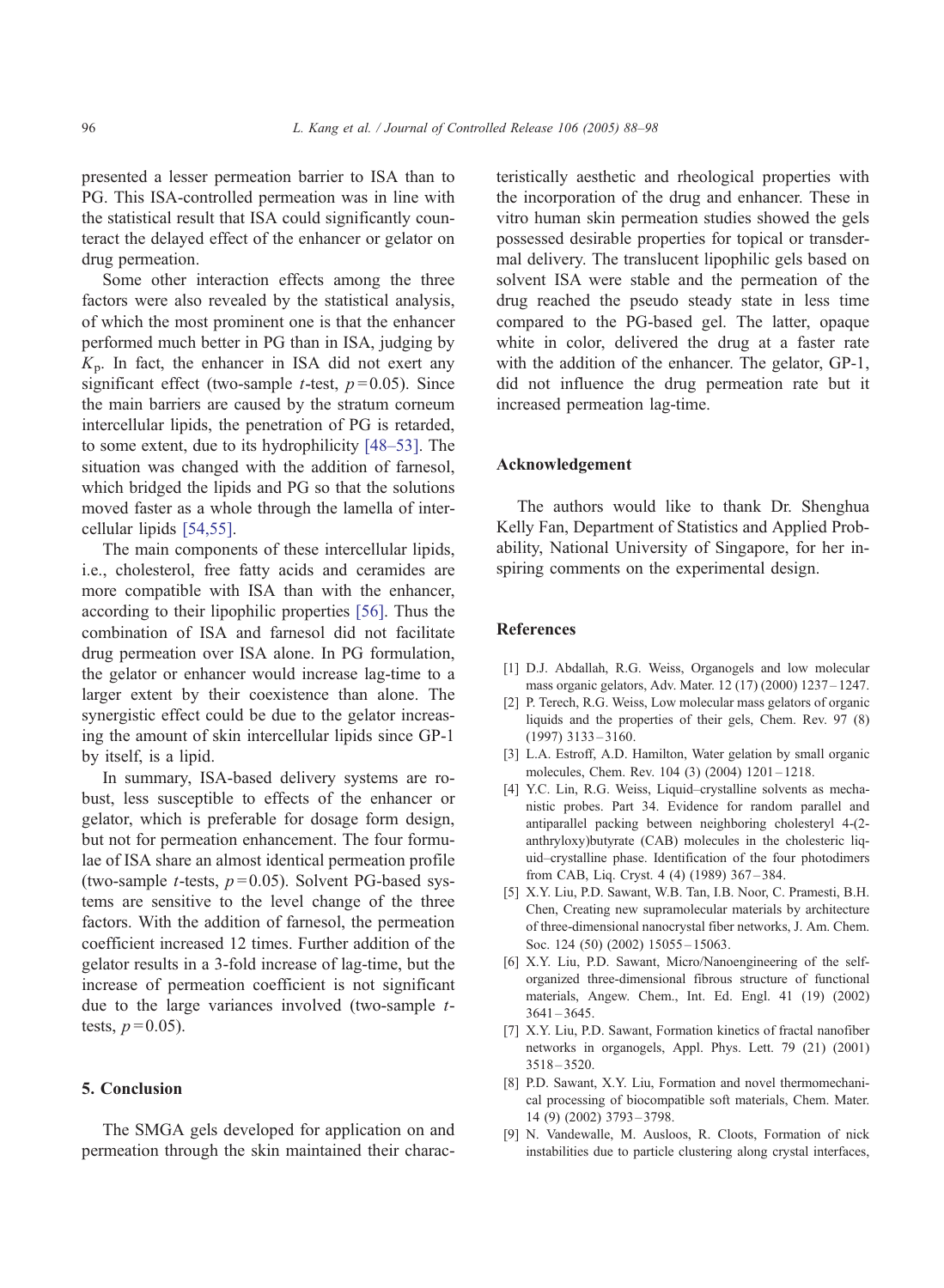<span id="page-9-0"></span>Phys. Rev., E Stat. Phys. Plasmas Fluids Relat. Interdiscip. Topics 56 (4) (1997) 4042 – 4047.

- [10] K. Kuroiwa, T. Shibata, A. Takada, N. Nemoto, N. Kimizuka, Heat-set gel-like networks of lipophilic Co(II) triazole complexes in organic media and their thermochromic structural transitions, J. Am. Chem. Soc. 126 (7) (2004) 2016 – 2021.
- [11] M. Kreilgaard, Influence of microemulsions on cutaneous drug delivery, Adv. Drug Deliv. Rev. 54 (Suppl 1) (2002) S77 – S98.
- [12] J.S. Chu, R. Chandrasekharan, G.L. Amidon, N.D. Weiner, A.H. Goldberg, Viscometric study of polyacrylic acid systems as mucoadhesive sustained-release gels, Pharm. Res. 8 (11) (1991) 1408 – 1412.
- [13] T.J. Deming, Facile synthesis of block copolypeptides of defined architecture, Nature 390 (6658) (1997) 386-389.
- [14] A.P. Nowak, V. Breedveld, L. Pakstis, B. Ozbas, D.J. Pine, D. Pochan, T.J. Deming, Rapidly recovering hydrogel scaffolds from self-assembling diblock copolypeptide amphiphiles, Nature 417 (6887) (2002) 424 – 428.
- [15] J. Kopecek, Polymer chemistry: swell gels, Nature 417 (6887) (2002) 388 – 389 (391).
- [16] K. Yabuuchi, E. Marfo-Owusu, T. Kato, A new urea gelator: incorporation of intra- and intermolecular hydrogen bonding for stable 1 D self-assembly, Org. Biomol. Chem. 1 (19) (2003) 3464 – 3469.
- [17] Y. Ono, K. Nakashima, M. Sano, Y. Kanekiyo, K. Inoue, S. Shinkai, J. Hojo, Organic gels are useful as a template for the preparation of hollow fiber silica, Chem. Commun. (14) (1998) 1477 – 1478.
- [18] S. Bhattacharya, Y. Krishnan-Ghosh, First report of phase selective gelation of oil from oil/water mixtures. Possible implications toward containing oil spills, Chem. Commun.  $(2)$   $(2001)$   $185 - 186$ .
- [19] S. Murdan, G. Gregoriadis, A.T. Florence, Novel sorbitan monostearate organogels, J. Pharm. Sci. 88 (6) (1999) 608 – 614.
- [20] A.C. Couffin-Hoarau, A. Motulsky, P. Delmas, J.C. Leroux, In situ-forming pharmaceutical organogels based on the self-assembly of L-alanine derivatives, Pharm. Res. 21 (3) (2004) 454 – 457.
- [21] J.C. Tiller, Increasing the local concentration of drugs by hydrogel formation, Angew. Chem., Int. Ed. Engl. 42 (27) (2003) 3072 – 3075.
- [22] B. Xing, C.W. Yu, K.H. Chow, P.L. Ho, D. Fu, B. Xu, Hydrophobic interaction and hydrogen bonding cooperatively confer a vancomycin hydrogel: a potential candidate for biomaterials, J. Am. Chem. Soc. 124 (50) (2002) 14846 – 14847.
- [23] S. Bhatnagar, S.P. Vyas, Organogel-based system for transdermal delivery of propranolol, J. Microencapsul 11 (4) (1994) 431 – 438.
- [24] H. Willimann, P. Walde, P.L. Luisi, A. Gazzaniga, F. Stroppolo, Lecithin organogel as matrix for transdermal transport of drugs, J. Pharm. Sci. 81 (9) (1992) 871 – 874.
- [25] Y.A. Shchipunov, E.V. Shumilina, W. Ulbricht, H. Hoffmann, The branching of reversed polymer-like micelles of lecithin by sugar-containing surfactants, J. Colloid Interface Sci. 211 (1)  $(1999)$  81 – 88.
- [26] H.K. Vaddi, P.C. Ho, S.Y. Chan, Terpenes in propylene glycol as skin-penetration enhancers: permeation and partition of haloperidol, Fourier transform infrared spectroscopy, and differential scanning calorimetry, J. Pharm. Sci. 91 (7) (2002) 1639 – 1651.
- [27] H.K. Vaddi, L.Z. Wang, P.C. Ho, S.Y. Chan, Effect of some enhancers on the permeation of haloperidol through rat skin in vitro, Int. J. Pharm. 212 (2) (2001) 247 – 255.
- [28] A.C. Altamura, F. Sassella, A. Santini, C. Montresor, S. Fumagalli, E. Mundo, Intramuscular preparations of antipsychotics: uses and relevance in clinical practice, Drugs 63 (5)  $(2003)$  493 – 512.
- [29] P.D. Berger, R.E. Maurer, Experimental Design with Applications in Management, Engineering and Sciences, Duxbury, USA, 2002.
- [30] D.C. Montgomery, Design and Analysis of Experiments, John Wiley and Sons Inc, USA, 2001.
- [31] K. Thoma, R. Klimek, Photostabilization of drugs in dosage forms without protection from packaging materials, Int. J. Pharm. 67 (1991) 169-175.
- [32] M. Olcer, G. Hakyemez, Investigations of some physicochemical properties of haloperidol which may affect its activity, J. Clin. Pharm. Ther. 13 (1998) 341 – 349.
- [33] X.Y. Liu, P.D. Sawant, Mechanism of the formation of selforganized microstructures in soft functional materials, Adv. Mater. 14 (6) (2002) 421-426.
- [34] A.M. Kligman, E. Christophers, Preparation of isolated sheets of human stratum corneum, Arch. Dermatol. 88  $(1963)$  702 – 705.
- [35] C.A. Squier, M. Kremer, P.W. Wertz, Continuous flow mucosal cells for measuring the in-vitro permeability of small tissue samples, J. Pharm. Sci. 86 (1) (1997) 82-84.
- [36] C.A. Janicki, Y.K. Chan, Haloperidol, Anal. Profiles Drug Subst. 9 (1980) 342-365.
- [37] M. Sznitowska, S. Janicki, A. Williams, S. Lau, A. Stolyhwo, pH-induced modifications to stratum corneum lipids investigated using thermal, spectroscopic, and chromatographic techniques, J. Pharm. Sci. 92 (1) (2003) 173 – 179.
- [38] J. Crank, The Mathematics of Diffusion, Clarendon Press, Oxford, 1975.
- [39] H. Okamoto, H. Komatsu, M. Hashida, H. Sezaki, Effects of b-cyclodextrin and di-O-methyl-b-cyclodextrin on the percutaneous absorption of butylparaben, indomethacin and sulfanilic acid, Int. J. Pharm. 30 (1) (1986) 35 – 45.
- [40] L.R. Jenkins, C.Ll. Nelson, P.M. Spirer, Calculation of the transient diffusion of a gas through a solid membrane into a finite outflow volume, Trans. Faraday Soc. 66 (1970) 1391 – 1401.
- [41] S. Momose, Y. Hagiwara; (Kobayashi Kose Co., Ltd., Japan). assignee. Cosmetics containing N-acylamino acid amide-encapsulated powders. Jp patent 01172312. 1989.
- [42] F. Tournilhac; (L'oreal, Fr.). assignee. Cosmetic compositions gelled with a dextrin ester. EU patent 1386600. 2004.
- [43] D. Digirolamo; Wax free transparent lipstick composition. US patent 2002085984. 2002.
- [44] B.S. Chuah, S.J. Clare, K.R. Franklin, G.C. Hough, G.A. Turner; (Unilever PLC, UK; Unilever NV; Hindustan Lever